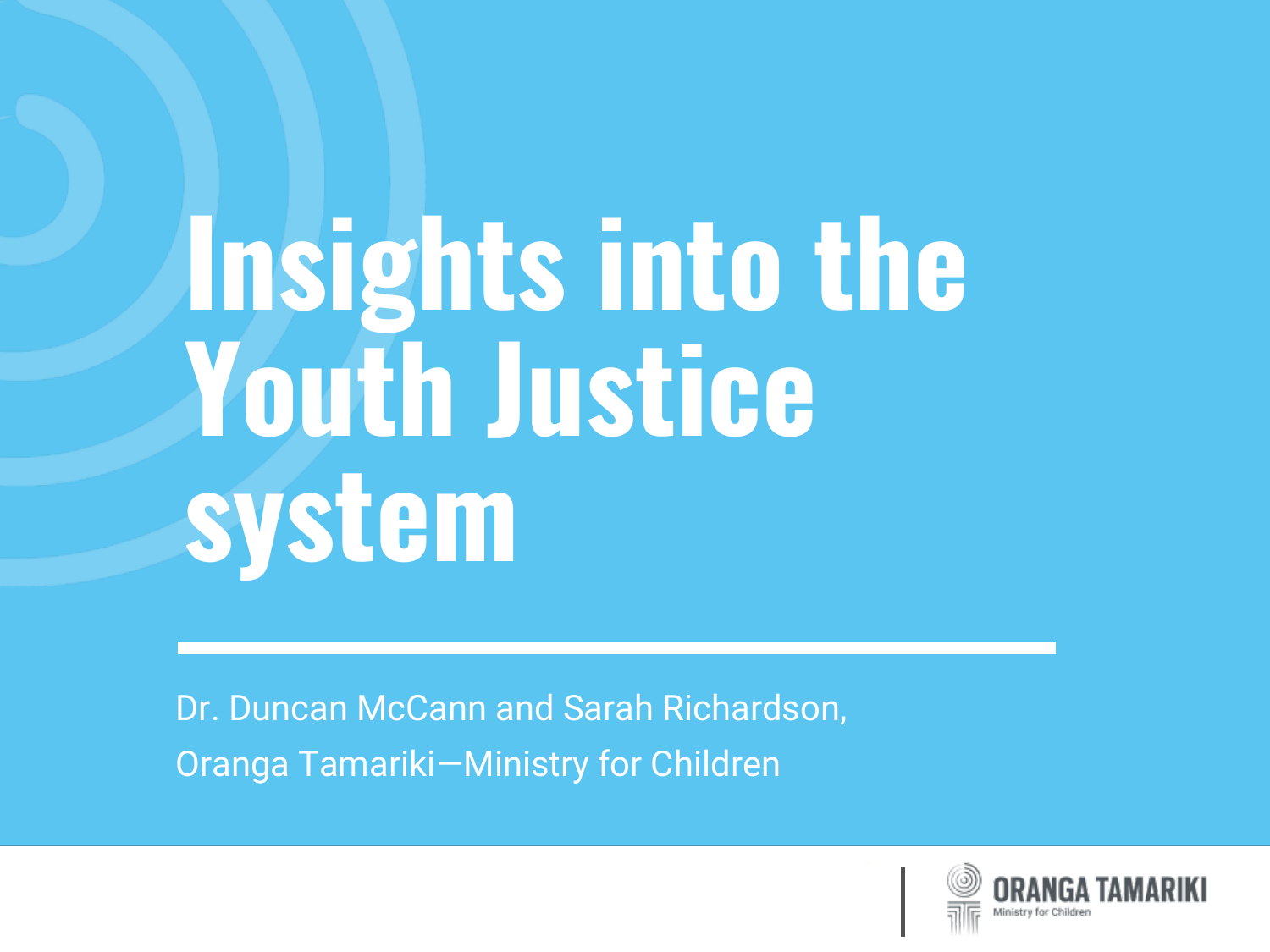## **ORANGA TAMARIKI PROCESS**

#### **Court** Support Programmes Supervision **Orders** Supervision with Residence Report of Concern Assessment/ Investigation Family Group Conference Conference **POLICE** Intention to Charge FGC **Care and Protection Youth Justice** Remand Court Ordered **FGC**

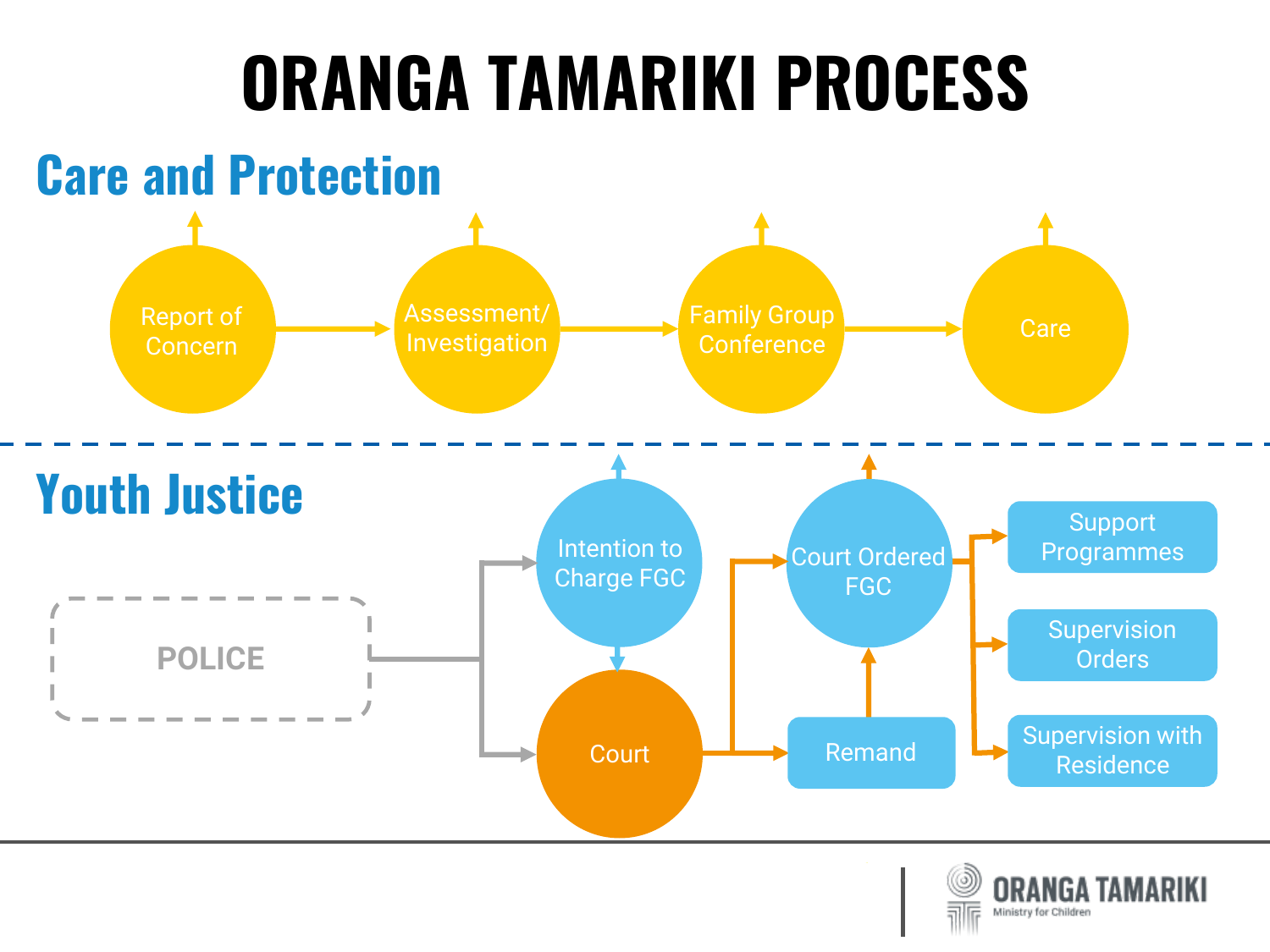## **Do care-experienced young people move into the youth justice system?**

*For all 18 year olds as at 30 June 2018. Source: Oranga Tamariki operational data.*



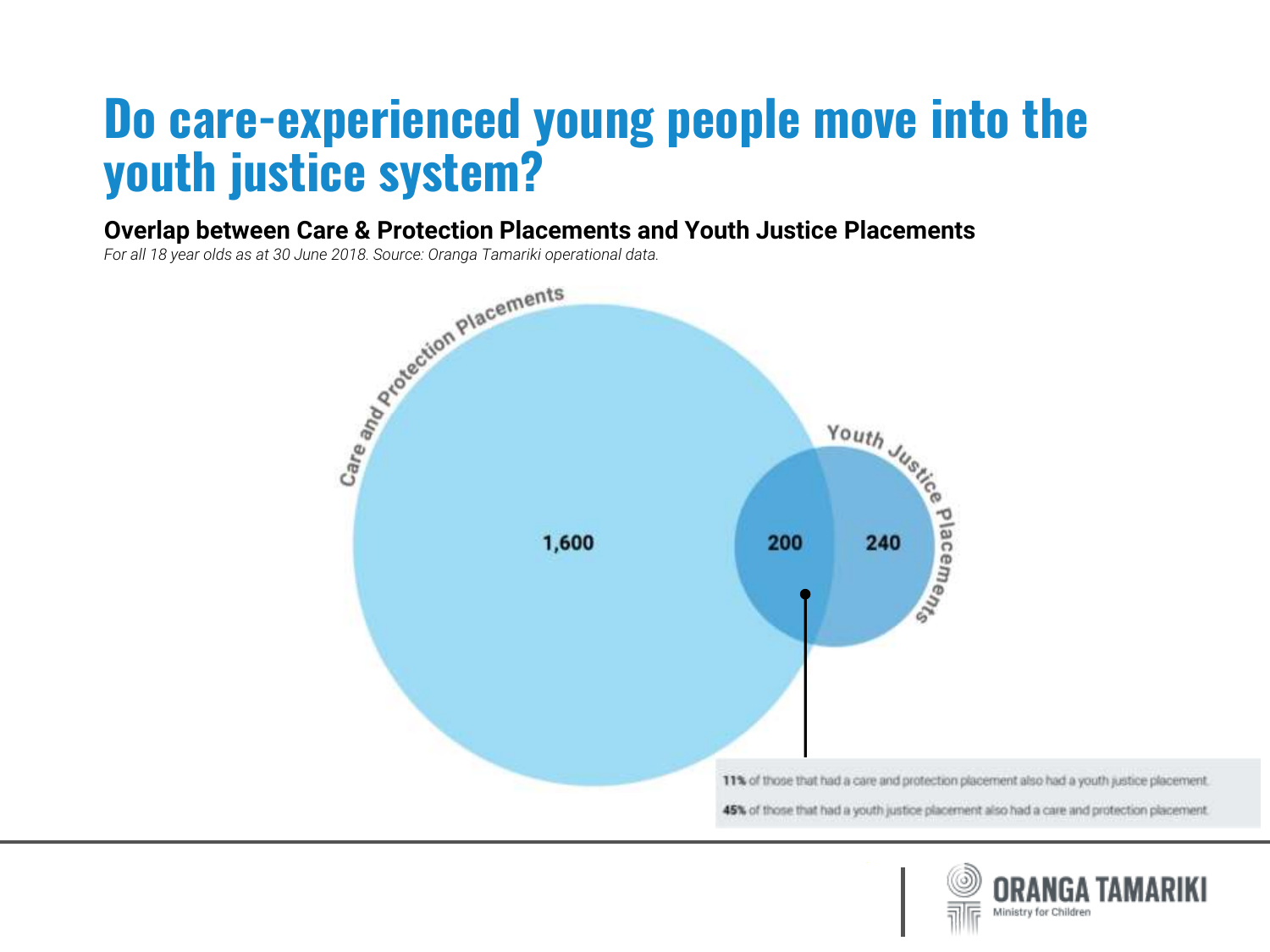## **Do care-experienced young people move into the**

**Overlap between Care & Protection and Youth Justice Statutory Involvement**



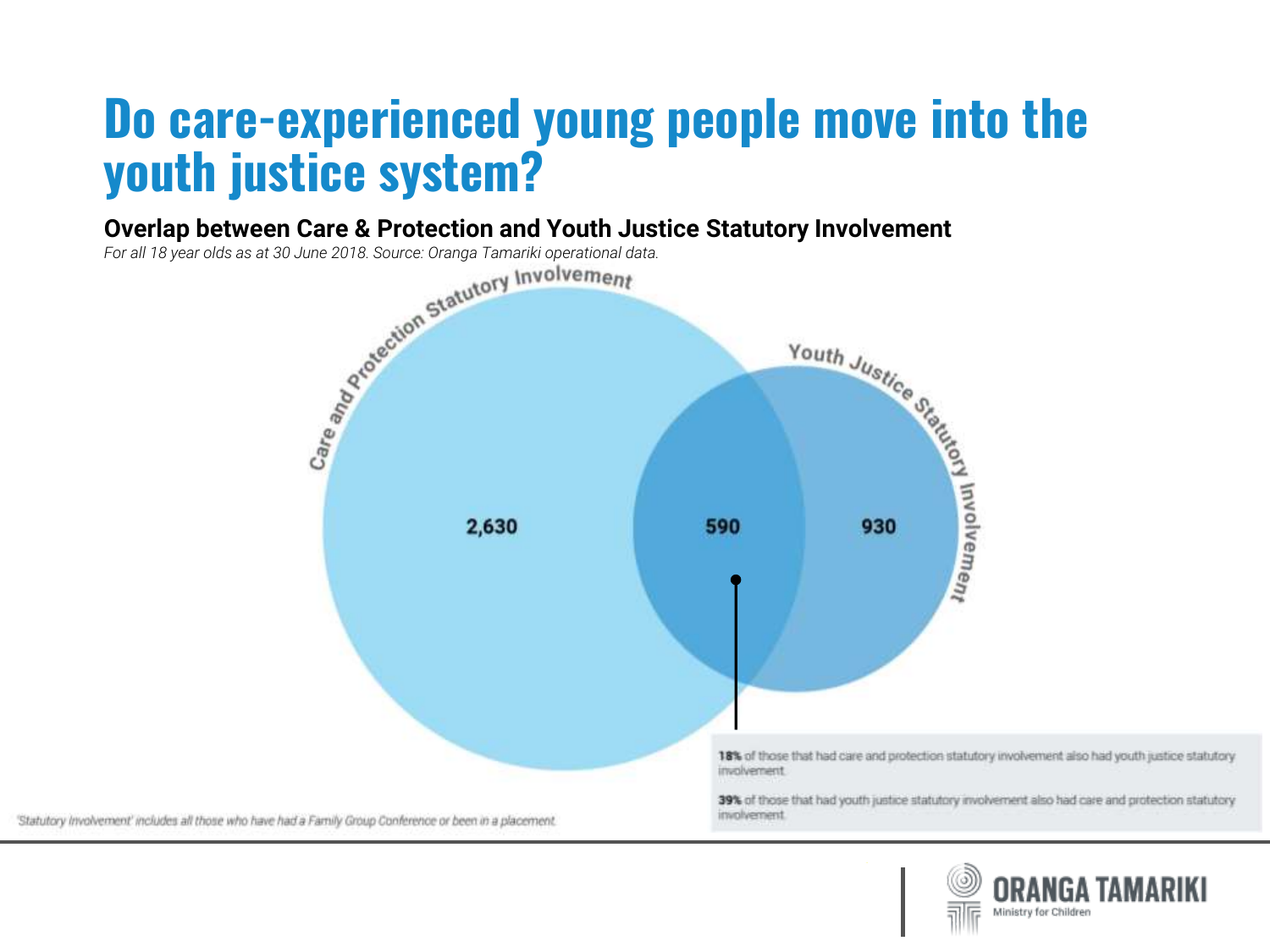## **Are reoffending rates worse for young people compared with adults?**

**Breakdown of Police proceedings by method of proceeding and age group, 2017/18** *Source: NZ Police*



#### **Number of people appearing in court by average and median seriousness score for their most serious charge, 2018/19**

|                       | Court   Number of people | Average seriousness   Median seriousness |       |
|-----------------------|--------------------------|------------------------------------------|-------|
|                       |                          | <b>score</b>                             | score |
| <b>District Court</b> | 72,000                   | $113**$                                  | 1 Q   |
| <b>Youth Court</b>    | 1,300                    | $474*$                                   | 243   |

•\*Arson has a score of 474.69, \*\* Benefit fraud has a score of 113.44. *Source: Ministry of Justice*

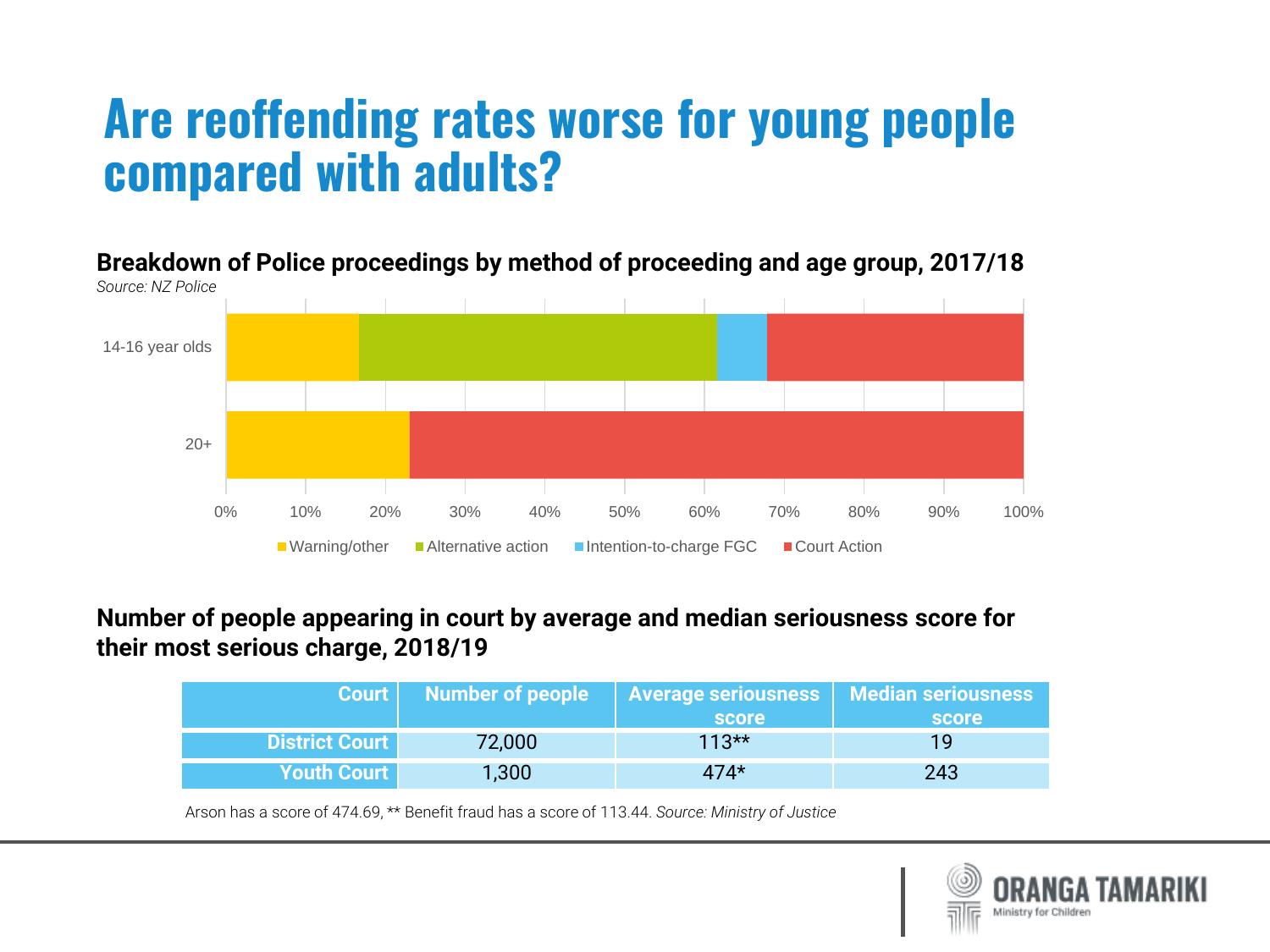## **Do a large proportion of young people involved in Youth Justice go on to reoffend?**

45% of 14-16 year olds reoffend within 12 months (2016/17 – Youth Justice Indicators)



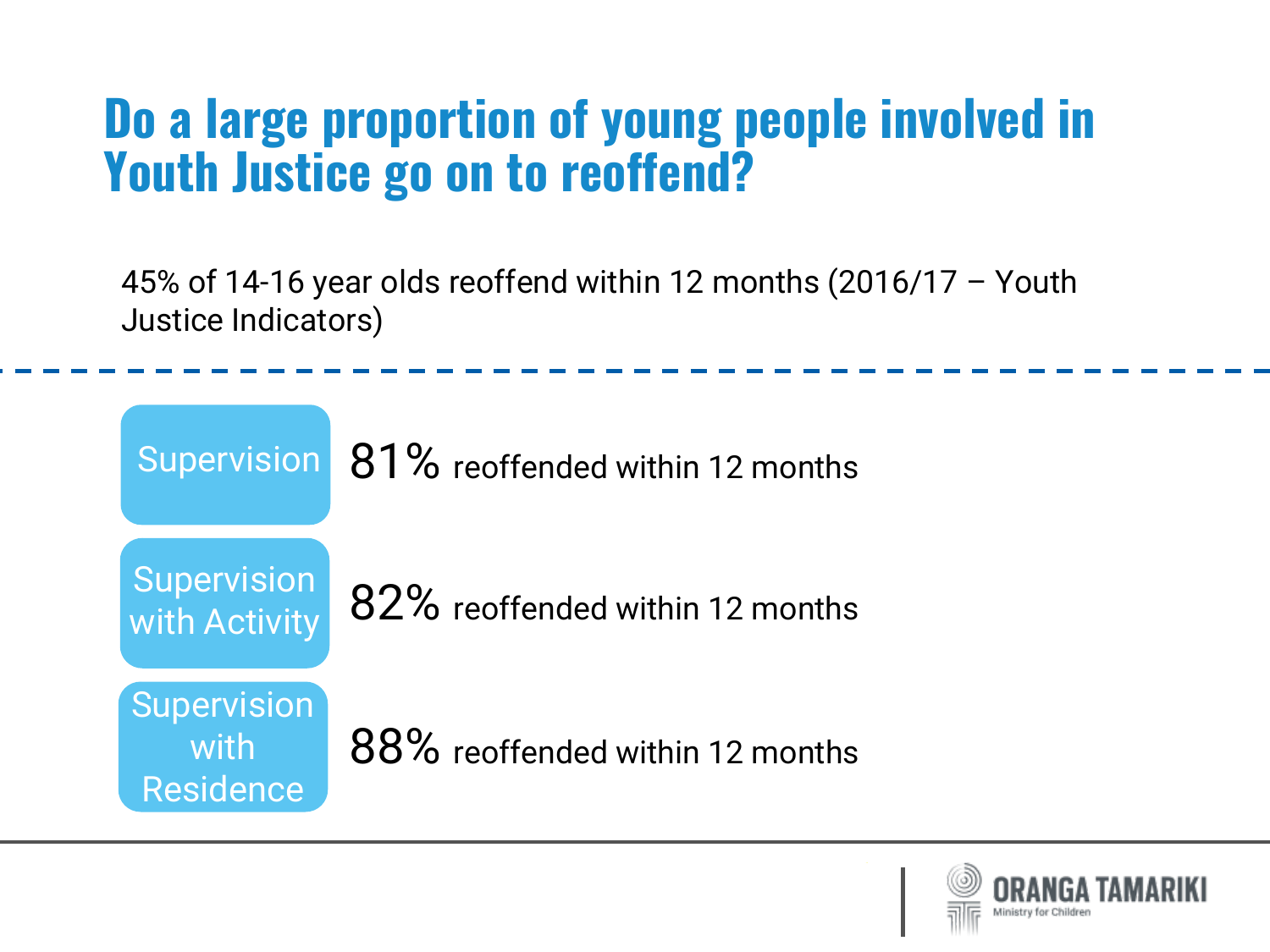## **Do a large proportion of young people involved in Youth Justice go on to reoffend?**

Average frequency of known offences in each time period per young person released from a Supervision with Residence order in 2014/15 to 2016/17



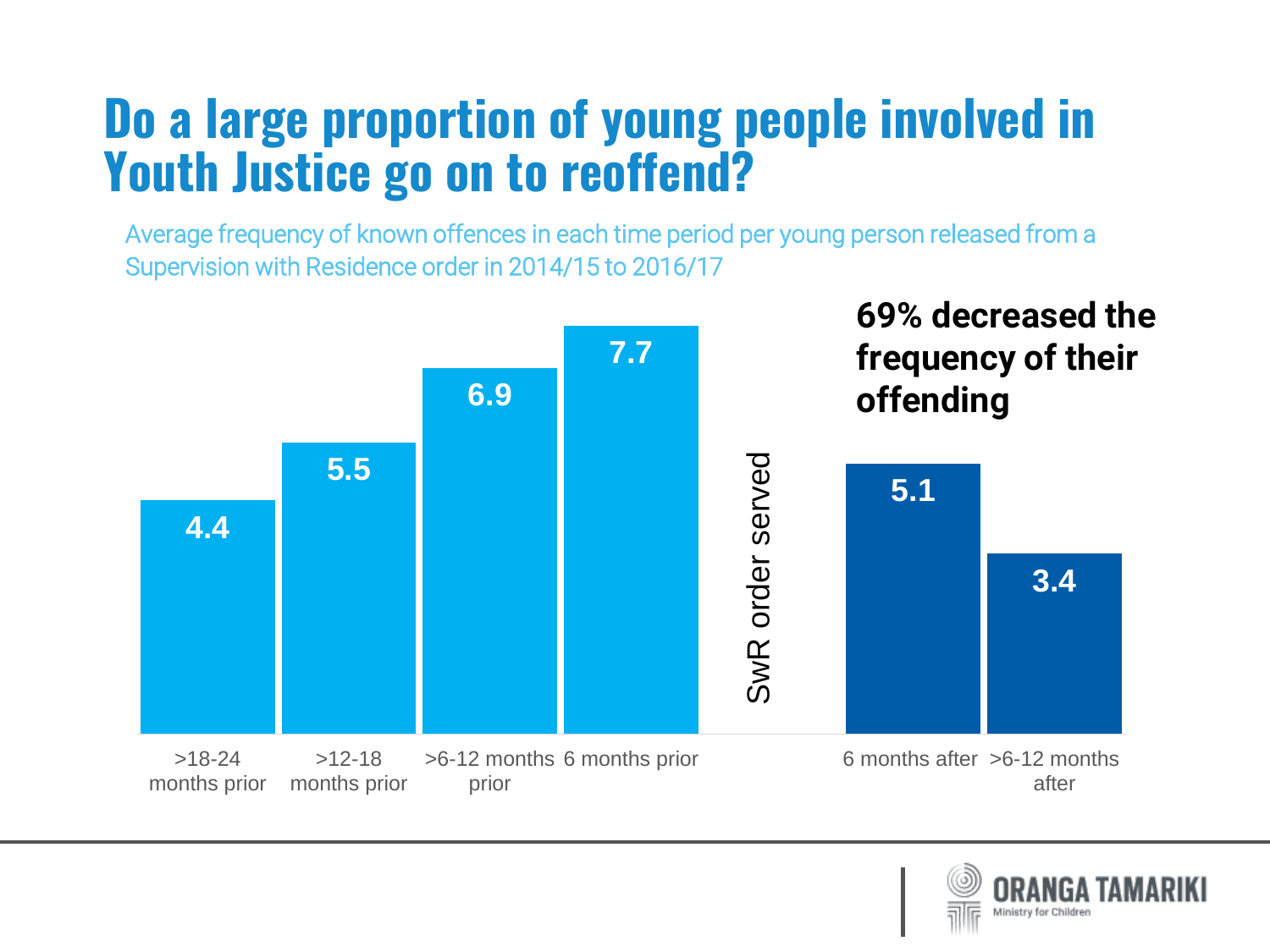## **Do a large proportion of young people involved in Youth Justice go on to reoffend?**

Average total seriousness of known offences in each time period per young person released from a Supervision with Residence order in 2014/15 to 2016/17



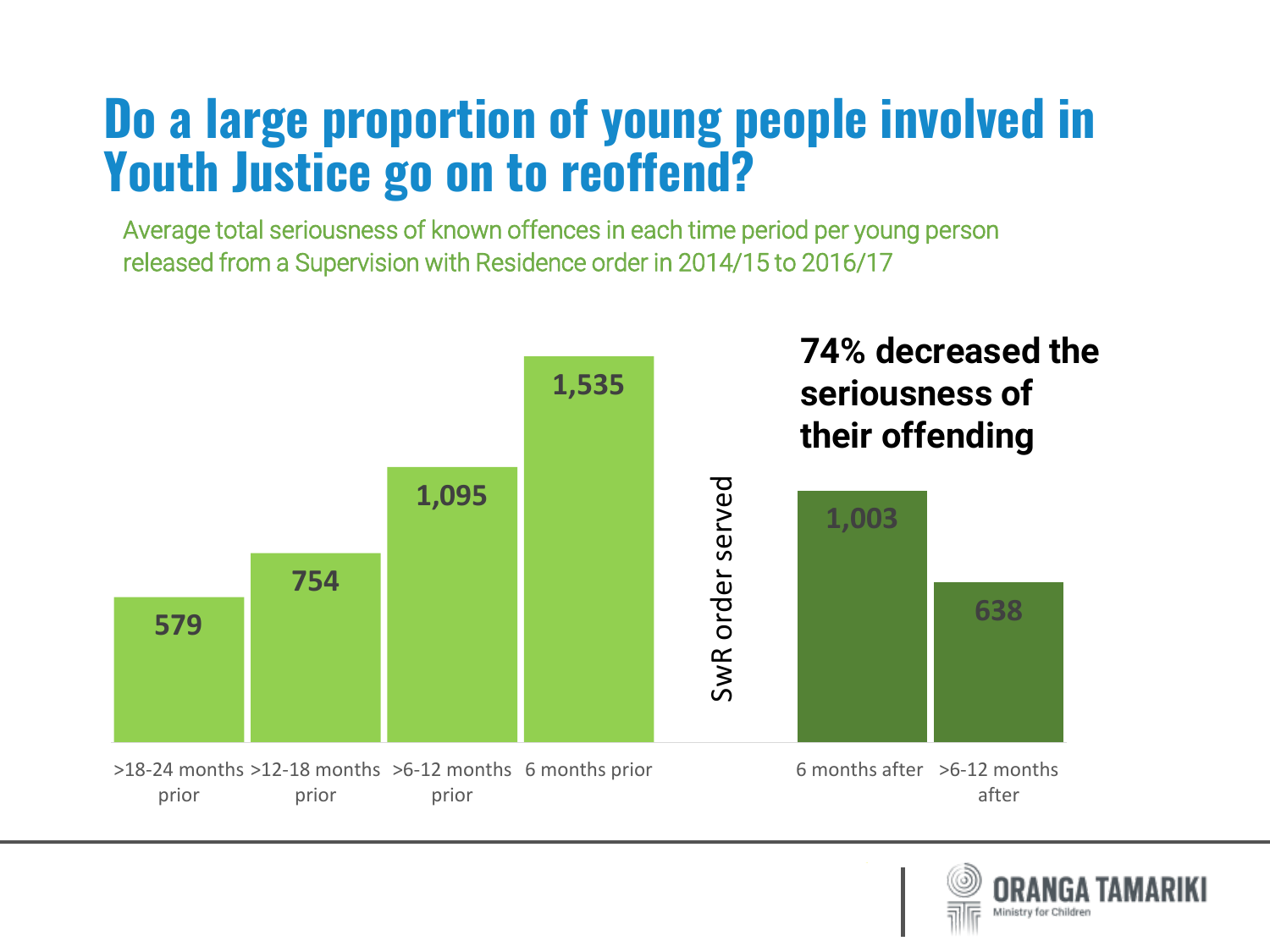## **Has youth crime become more serious?**

Number of 14-16-year olds proceeded against by Police by seriousness of offences, 2010-2018



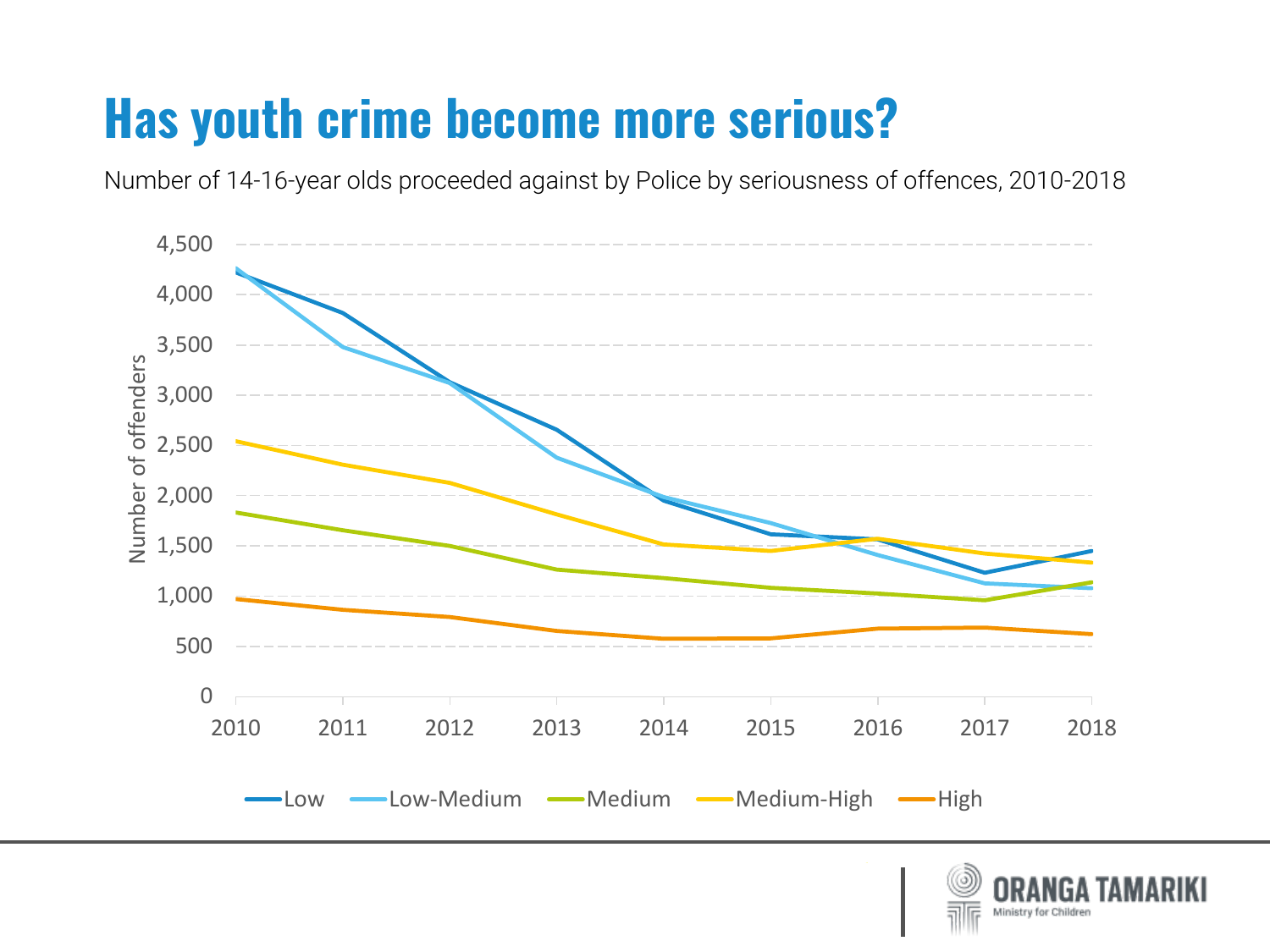## **Is the decrease in youth offending due to Police behaviour or actual reductions in offending?**

Number of 14-16-year olds proceeded against by Police by seriousness of offences, 2010-2018